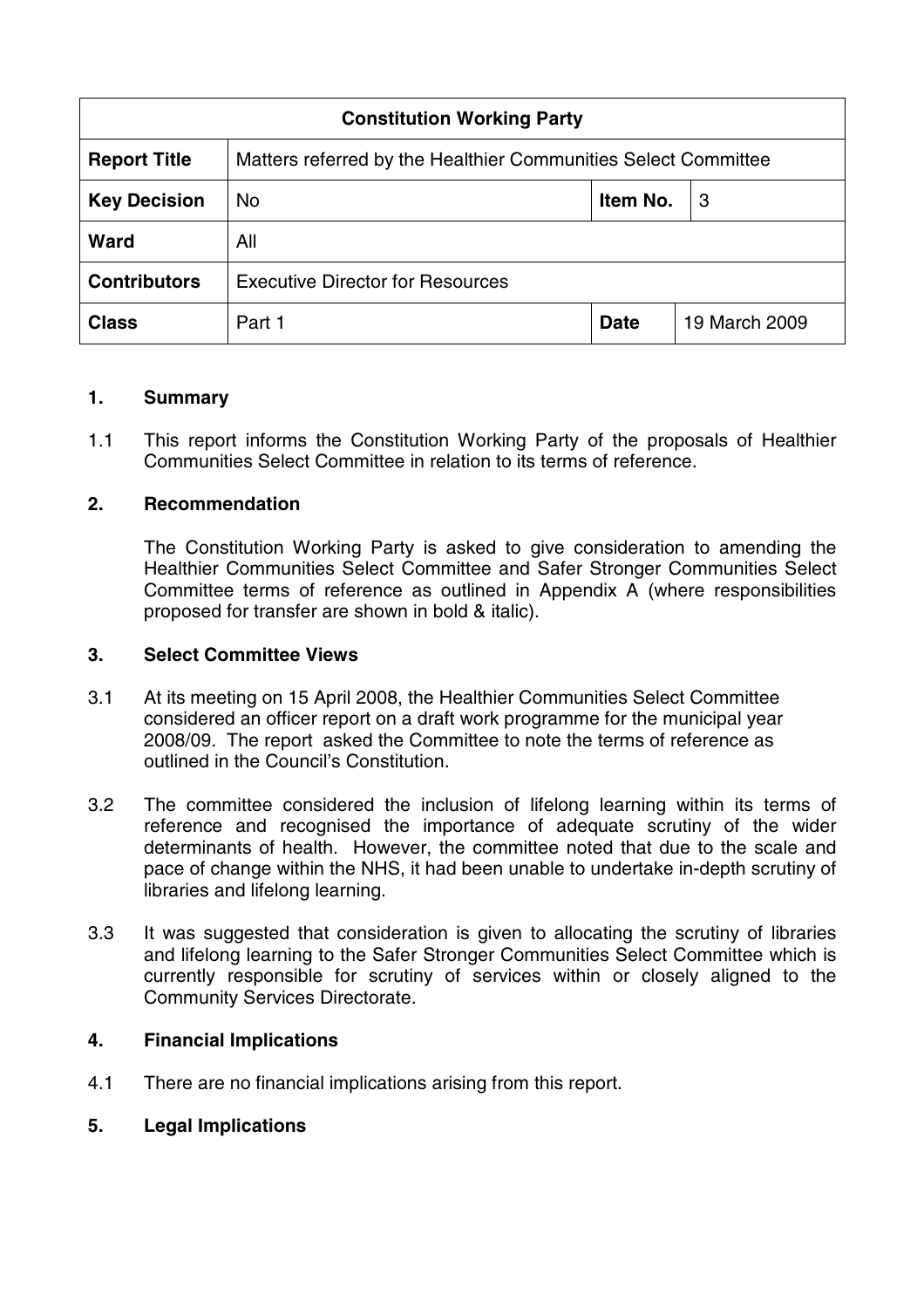5.1 The Constitution provides for the Constitution Working Party to advise the Council on the constitution. The terms of reference of the Select Committees are set out in the Constitution.

# **BACKGROUND PAPERS**

- Minutes of the Healthier Communities Select Committee meeting held on 15 April 2008;
- Terms of Reference for Healthier Communities Select Committee
- Lewisham Council Constitution

If you have any queries on this report please contact Nike Shadiya, Head of Overview & Scrutiny (020 8314 7443), or Kevin Flaherty, Head of Business & Committee (0208 314 9327).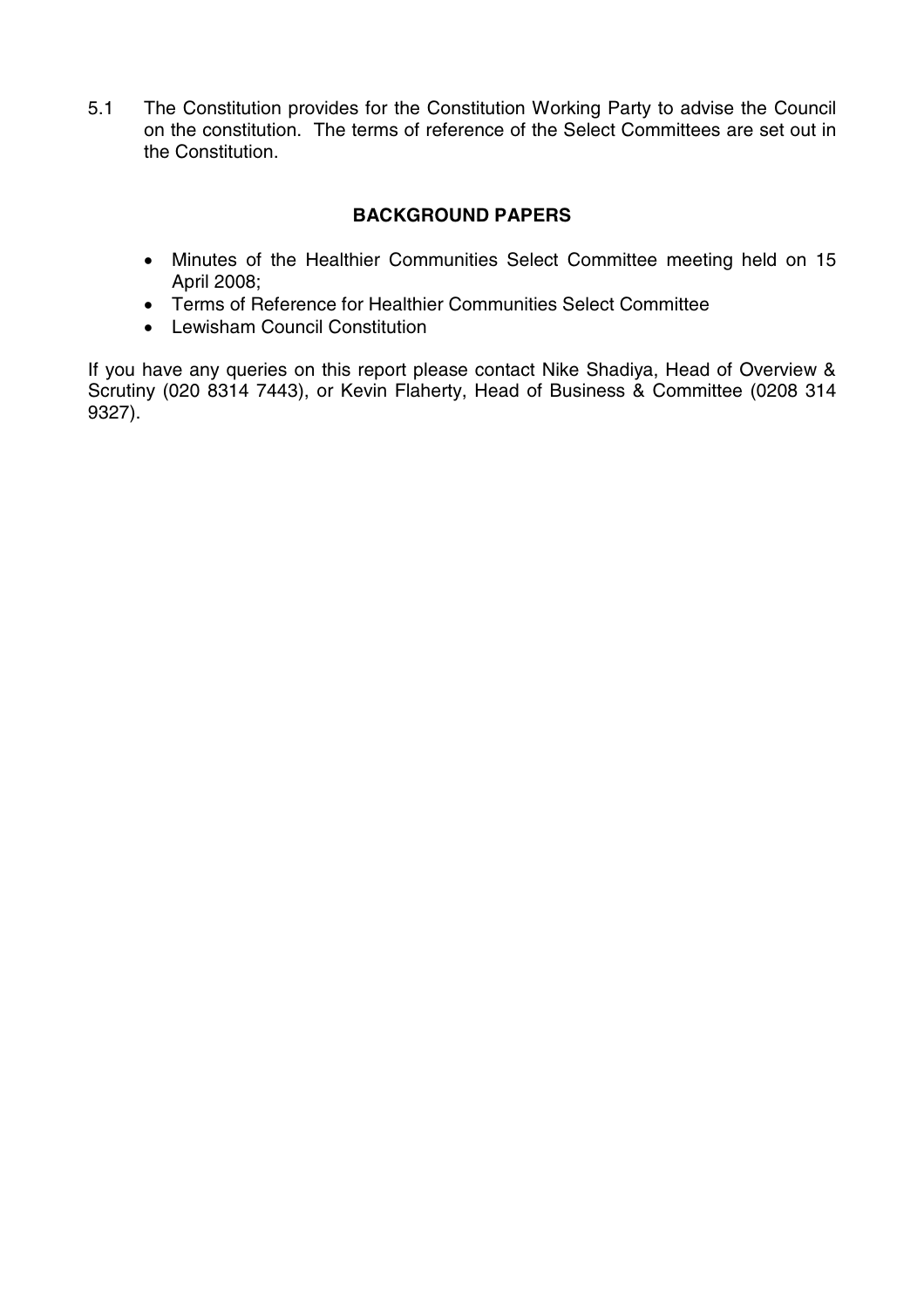## ARTICLE 6

Specific Terms of Reference:

## **Healthier Communities Select Committee**

- (a) to fulfill all of the Overview and Scrutiny functions in relation to the provision of service by and performance of health bodies providing services for local people. These functions shall include all powers given to the Council's Overview and Scrutiny Committee by the Health and Social Care Act 2001 and regulations made under it and any6 other legislation in force from time to time
- (b) To require the attendance of representatives of health bodies at meetings of the select committee to address it, answer questions and listen to the comments of local people on matters of local concern
- (c) To fulfill all of the Council's Overview and Scrutiny functions in relation to social services provided for those 19 years old or older including but not limited to services provided under the Local Authority Social Services Act 1970, National Assistance Act 1948, Mental Health Act 1983, NHS and Community Care Act 1990, Health Act 1999, Health and Social Care Act 2001, and any other relevant legislation in place from time to time.
- (d) Without limiting the remit of this select committee, its terms of reference shall include Overview and Scrutiny functions in relation to:-
	- People with learning difficulties
	- People with physical disabilities
	- Mental health services
	- The provision of health services by those other than the Council
	- Provision for elderly people
	- The use of S31 Health Act 1999 flexibilities to provide services in partnership with health organizations
	- Other matters relating to Health and Adult Care for those aged 19 years or over
- (e) Without limiting the remit of the select committee to hold the executive to account for its performance in relation to the delivery of Council objectives in the provision of adult services and health

Specific Terms of Reference

### **Safer Stronger Communities Select Committee**

(a) To fulfill all of the Council's Overview and Scrutiny functions in relation to the discharge by responsible and other partner authorities of their crime and disorder function contained in the Police and Just Act 2006, when implemented and as amended from time to time, ands all other relevant legislation. This shall include the power: